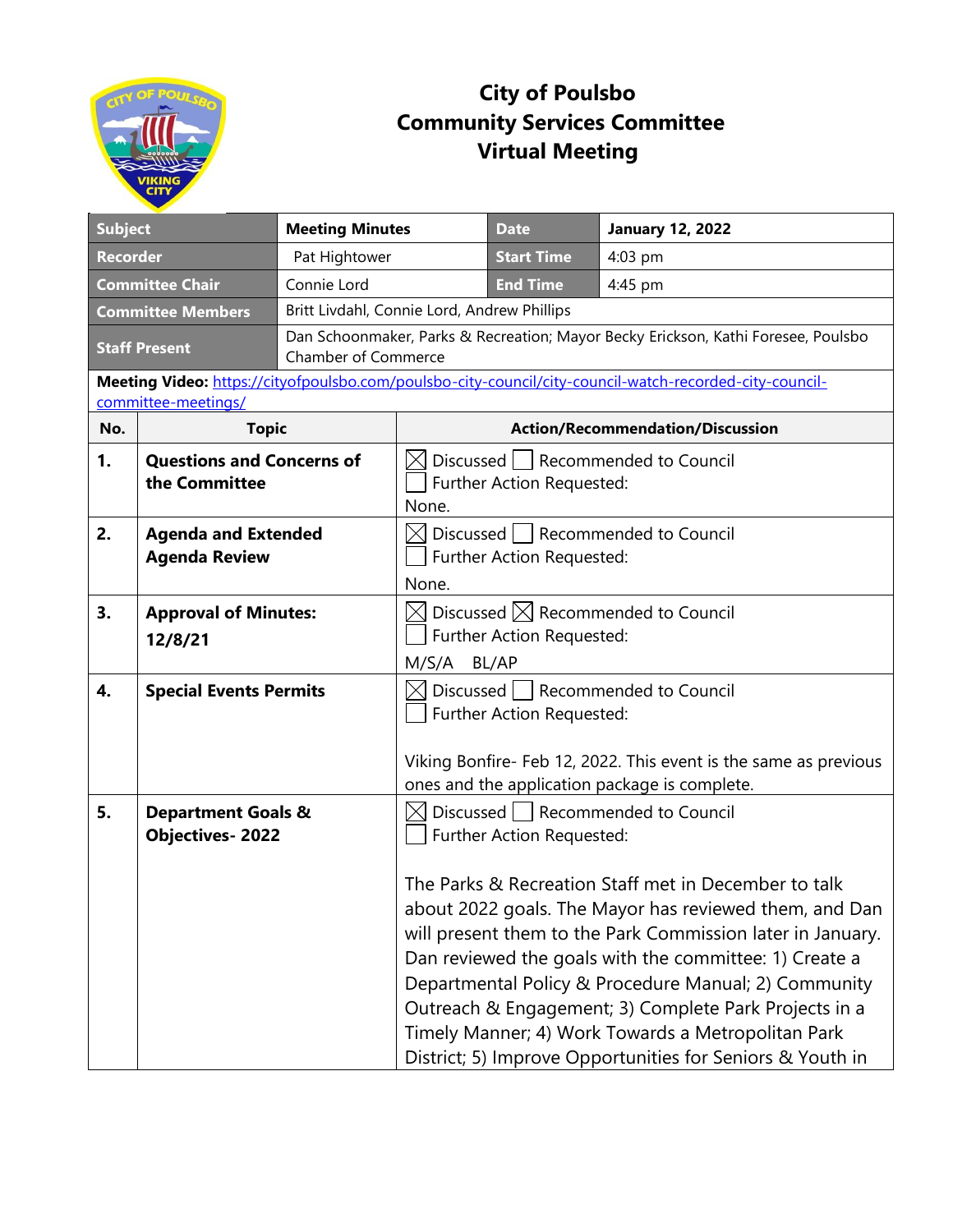|    |                           | the Community; and 6) Reevaluation of Recreational<br>Programming. Dan would like to have them adopted by<br>the end of the month so the department can work<br>towards them. Andrew feels that Community Outreach is<br>huge. Dan commented that he feels we already do a good<br>job of that but would like to take it to the next level. The<br>Special Events Coordinator position will help with this, and<br>the position has been posted. Discussion was held about<br>the downtown senior center. The department has opened<br>up one of the rooms at the center where seniors can hang<br>out, attend classes, engage, and interact. Other programs<br>such as sailing and gymnastics need new equipment, but<br>there is no money in the budget to replace them.<br>Rachel is currently working on the replacement of the |
|----|---------------------------|-------------------------------------------------------------------------------------------------------------------------------------------------------------------------------------------------------------------------------------------------------------------------------------------------------------------------------------------------------------------------------------------------------------------------------------------------------------------------------------------------------------------------------------------------------------------------------------------------------------------------------------------------------------------------------------------------------------------------------------------------------------------------------------------------------------------------------------|
|    |                           | picnic area at the waterfront. Dan said that last year was a<br>learning year. He wants to stay on top of projects such as                                                                                                                                                                                                                                                                                                                                                                                                                                                                                                                                                                                                                                                                                                          |
|    |                           | that and the Play4All project. He added it took six months                                                                                                                                                                                                                                                                                                                                                                                                                                                                                                                                                                                                                                                                                                                                                                          |
| 6. | <b>Dept. Head Reports</b> | to get a slide fixed last year.<br>Discussed   Recommended to Council                                                                                                                                                                                                                                                                                                                                                                                                                                                                                                                                                                                                                                                                                                                                                               |
|    |                           | Further Action Requested:                                                                                                                                                                                                                                                                                                                                                                                                                                                                                                                                                                                                                                                                                                                                                                                                           |
|    |                           | <b>WRPA Department Membership Discussion:</b> Dan would like<br>to sign up for a departmental membership in the Washington<br>Recreation & Park Association. The membership would be<br>about \$700 and would allow better access for more people. In<br>the past, only a couple of people have had individual<br>memberships, but not the department.                                                                                                                                                                                                                                                                                                                                                                                                                                                                              |
|    |                           | <b>Basketball:</b> Basketball has been temporarily suspended. The<br>department made the decision to wait and believes the current<br>Covid outbreaks will spike and then subside. There's currently<br>about 225-235 registrations.                                                                                                                                                                                                                                                                                                                                                                                                                                                                                                                                                                                                |
|    |                           | <b>Programmers:</b> Dan thanked the committee and council for<br>approving Kris & Rachel for full-time status. Rachel is excited to<br>do park coordination and is currently learning all about trails.<br>She hopes to have updated trail maps including distances,<br>elevations and more done in the spring. Dan shared an<br>example of a map from Bellingham. Connie appreciates the<br>map update and feels the current ones need more detail so                                                                                                                                                                                                                                                                                                                                                                              |